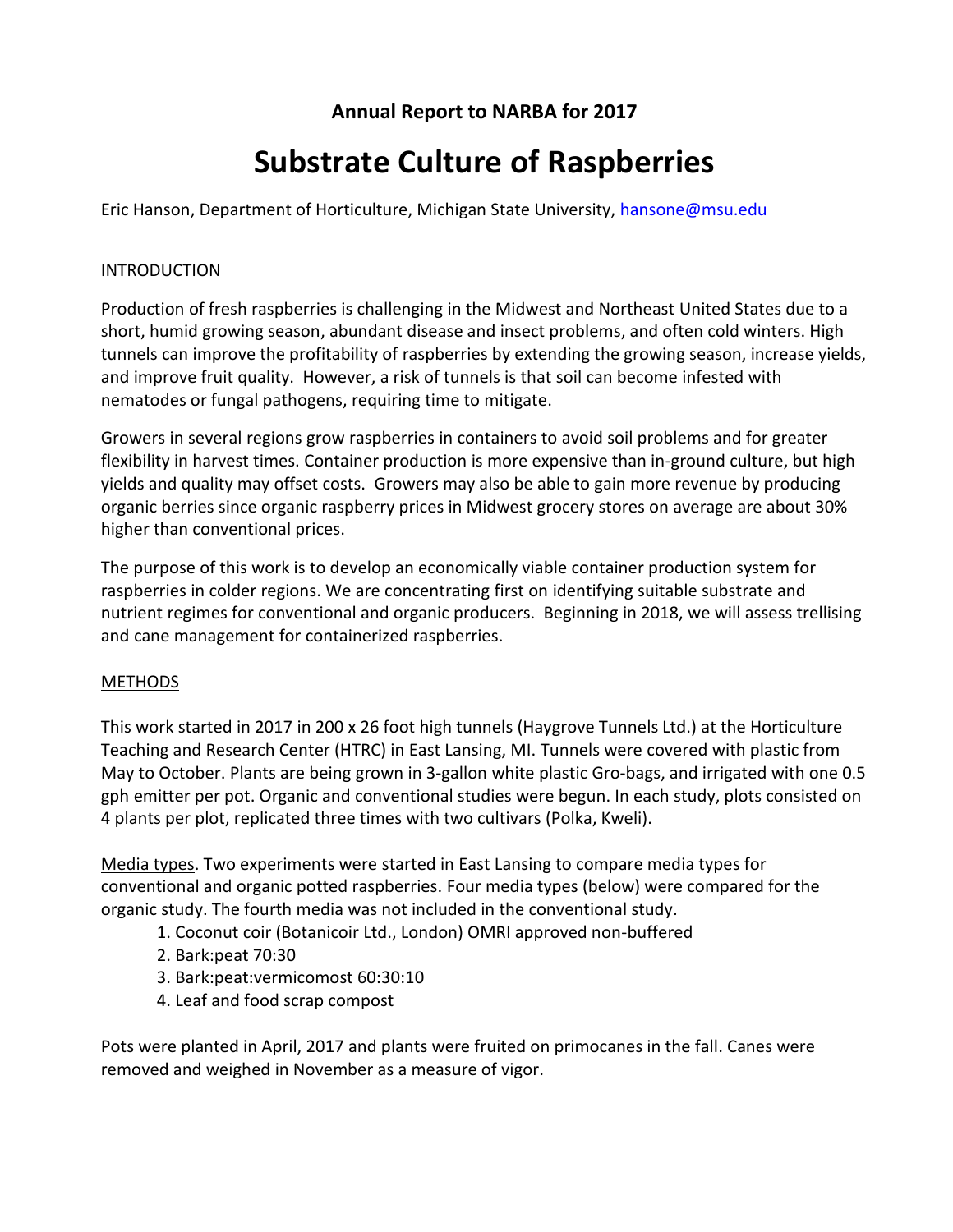We designed a mixture of four organically approved products from Agri Energy Resources LLC (N-Force, K-Sulfate Sol, Drammatic O fish, Pillar 15) to provide a 4-1-4 (N-P-K) ratio organic fertigation regime, and used a soluble fertilizer (Peters 21-5-20) to provide a similar ratio to conventional plants.

Cane trellising and training studies start in 2018. Potted plants of several cultivars will be pruned to retain 2 floricanes. Canes will either be tied to a single stationalry wire above the row (standard system), or tied to one are of a V-trellis from Trellis Growing Systems. The trellis arm will be rotated to 60 $^{\circ}$  beyond vertical early in the season until the fruiting laterals have developed, then swung to 60o to the opposite side for the remainder of the season. The goal is to position floricane fruit to the outside of the trellis. Once the floricanes are done fruiting and removed, the developing primocanes will be tied to each side of the trellis. Primocane and floricane fruit yields will be determined.

## RESULTS

Data have not been statistically analyzed yet, but means are presented below. Overall fruit yields averaged about 1 lb per plant, which is similar to first year potted yields observed in other trials. Polka was more productive than Kweli because Kweli harvest began later and we concluded picking in the end of October. Kweli would have continued fruiting and producing more if we were equipped to close the ends of our tunnel to trap late season heat.

| Effect of media type on fruit yields and end of season cane weights of potted |                         |                    |             |  |  |  |  |
|-------------------------------------------------------------------------------|-------------------------|--------------------|-------------|--|--|--|--|
| raspberries in an East Lansing, MI tunnel in 2017. Data are means of three    |                         |                    |             |  |  |  |  |
| replications.                                                                 |                         |                    |             |  |  |  |  |
|                                                                               |                         | <b>Fruit yield</b> | Cane weight |  |  |  |  |
| Variety                                                                       | Media type              | (g/plant)          | (kg/plant)  |  |  |  |  |
|                                                                               | Organic                 |                    |             |  |  |  |  |
| Kweli                                                                         | Bark/Peat               | 323                | 1.68        |  |  |  |  |
| Kweli                                                                         | Bark/Peat/Vermicompost  | 272                | 2.47        |  |  |  |  |
| Kweli                                                                         | Coconut Coir            | 254                | 1.81        |  |  |  |  |
| Kweli                                                                         | Leaf/Food Scrap Compost | 527                | 1.83        |  |  |  |  |
| Polka                                                                         | Bark/Peat               | 532                | 1.23        |  |  |  |  |
| Polka                                                                         | Bark/Peat/Vermicompost  | 511                | 1.42        |  |  |  |  |
| Polka                                                                         | Coconut Coir            | 532                | 1.02        |  |  |  |  |
| Polka                                                                         | Leaf/Food Scrap Compost | 535                | 1.14        |  |  |  |  |
|                                                                               | Conventional            |                    |             |  |  |  |  |
| Kweli                                                                         | Bark/Peat               | 397                | 2.29        |  |  |  |  |
| Kweli                                                                         | Bark/Peat/Vermicompost  | 137                | 2.37        |  |  |  |  |
| Kweli                                                                         | Coconut Coir            | 118                | 2.45        |  |  |  |  |
| Polka                                                                         | Bark/Peat               | 488                | 1.58        |  |  |  |  |
| Polka                                                                         | Bark/Peat/Vermicompost  | 312                | 1.45        |  |  |  |  |
| Polka                                                                         | Coconut Coir            | 443                | 1.31        |  |  |  |  |